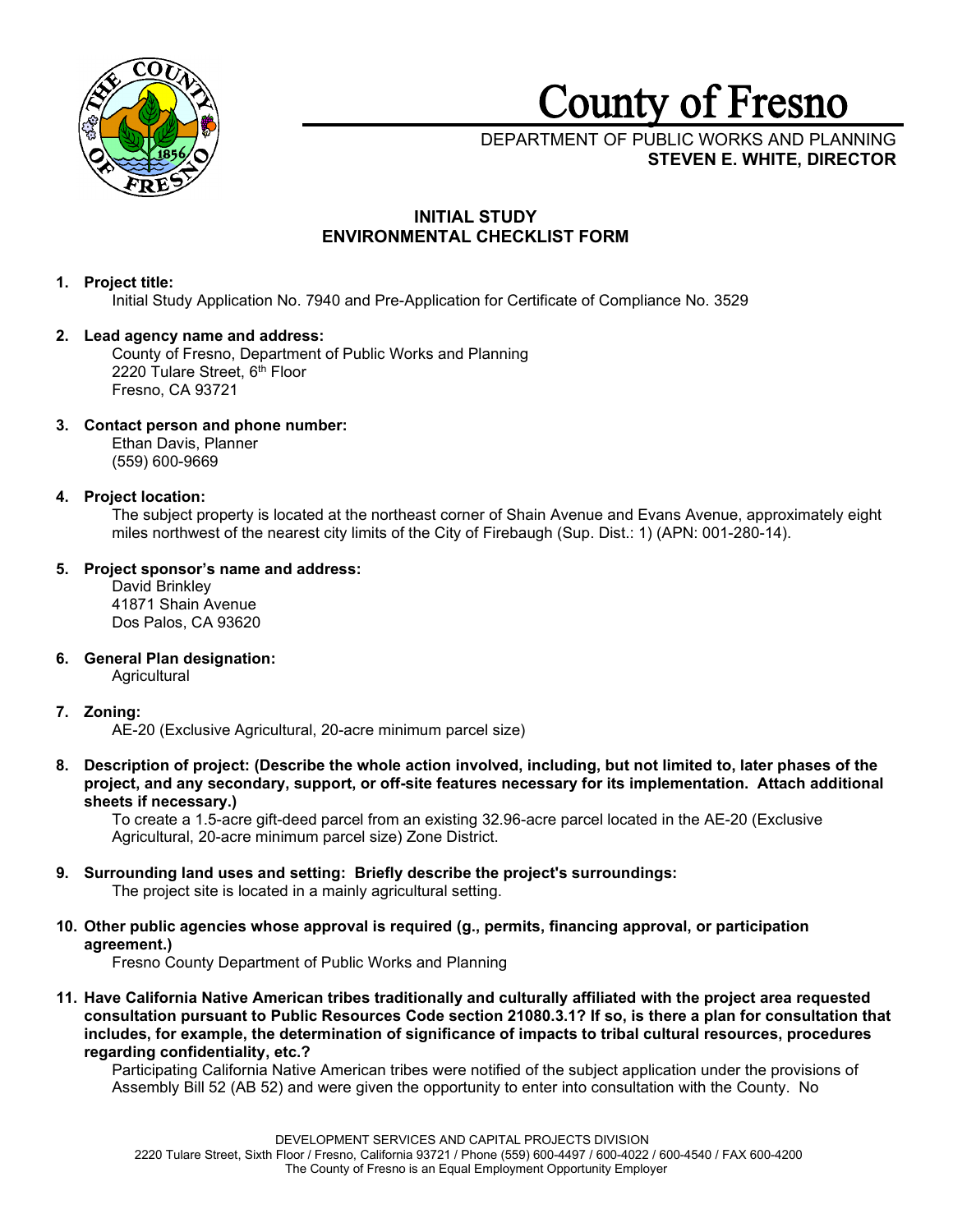participating California Native American tribe expressed concerns with the application to indicate the presence of cultural resources.

NOTE: Conducting consultation early in the CEQA process allows tribal governments, lead agencies, and project proponents to discuss the level of environmental review, identify and address potential adverse impacts to tribal cultural resources, and reduce the potential for delay and conflict in the environmental review process. (See Public Resources Code section 21080.3.2.) Information may also be available from the California Native American Heritage Commission's Sacred Lands File per Public Resources Code section 5097.96 and the California Historical Resources Information System administered by the California Office of Historic Preservation. Please also note that Public Resources Code section 21082.3(c) contains provisions specific to confidentiality.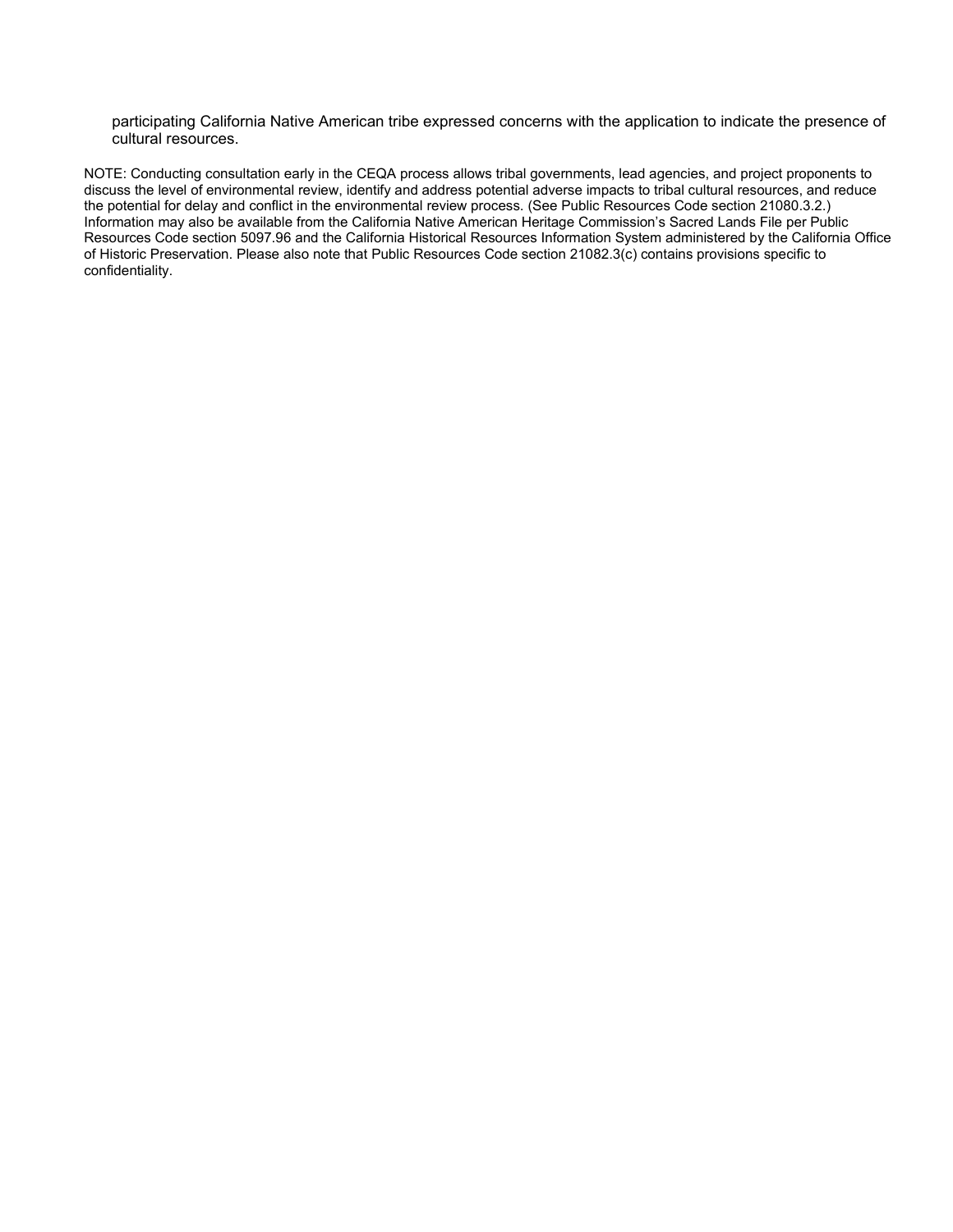## **ENVIRONMENTAL FACTORS POTENTIALLY AFFECTED:**

The environmental factors checked below would be potentially affected by this project, involving at least one impact that is a "Potentially Significant Impact" as indicated by the checklist on the following pages.

| Aesthetics                         | Agriculture and Forestry Resources |
|------------------------------------|------------------------------------|
| Air Quality                        | <b>Biological Resources</b>        |
| <b>Cultural Resources</b>          | Energy                             |
| Geology/Soils                      | <b>Greenhouse Gas Emissions</b>    |
| Hazards & Hazardous Materials      | Hydrology/Water Quality            |
| Land Use/Planning                  | <b>Mineral Resources</b>           |
| Noise                              | Population/Housing                 |
| <b>Public Services</b>             | Recreation                         |
| Transportation                     | <b>Tribal Cultural Resources</b>   |
| Utilities/Service Systems          | Wildfire                           |
| Mandatory Findings of Significance |                                    |
|                                    |                                    |

## **DETERMINATION OF REQUIRED ENVIRONMENTAL DOCUMENT:**

On the basis of this initial evaluation:

- [ZJ I find that the proposed project **COULD NOT** have a significant effect on the environment. **A NEGATIVE DECLARATION WILL BE PREPARED.** 
	- D I find that although the proposed project could have a significant effect on the environment, there will not be a significant effect in this case because the Mitigation Measures described on the attached sheet have been added to the project. **A MITIGATED NEGATIVE DECLARATION WILL BE PREPARED.** 
		- D I find the proposed project **MAY** have a significant effect on the environment, and an **ENVIRONMENTAL IMPACT REPORT** is required
		- D I find that as a result of the proposed project, no new effects could occur, or new Mitigation Measures would be required that have not been addressed within the scope of a previous Environmental Impact Report.

**PERFORMED BY: REVIEWED BY: REVIEWED BY:** 

PERFORMED BY:<br>
Ethan Davis, Planner<br>
Date: (*c*/3/2)

**Date:** *(p* / **3/t2\ Date:** *\_6.\_/\_*5*\_/\_2\_~\_'2-\_/* \_\_\_\_\_ \_

ETD:CM:cwm G:\4360Dev\_Engr\PCOC\3500-3599\3529 Brinkley\lS-CEQA\PCOC 3529 IS Checklist.docx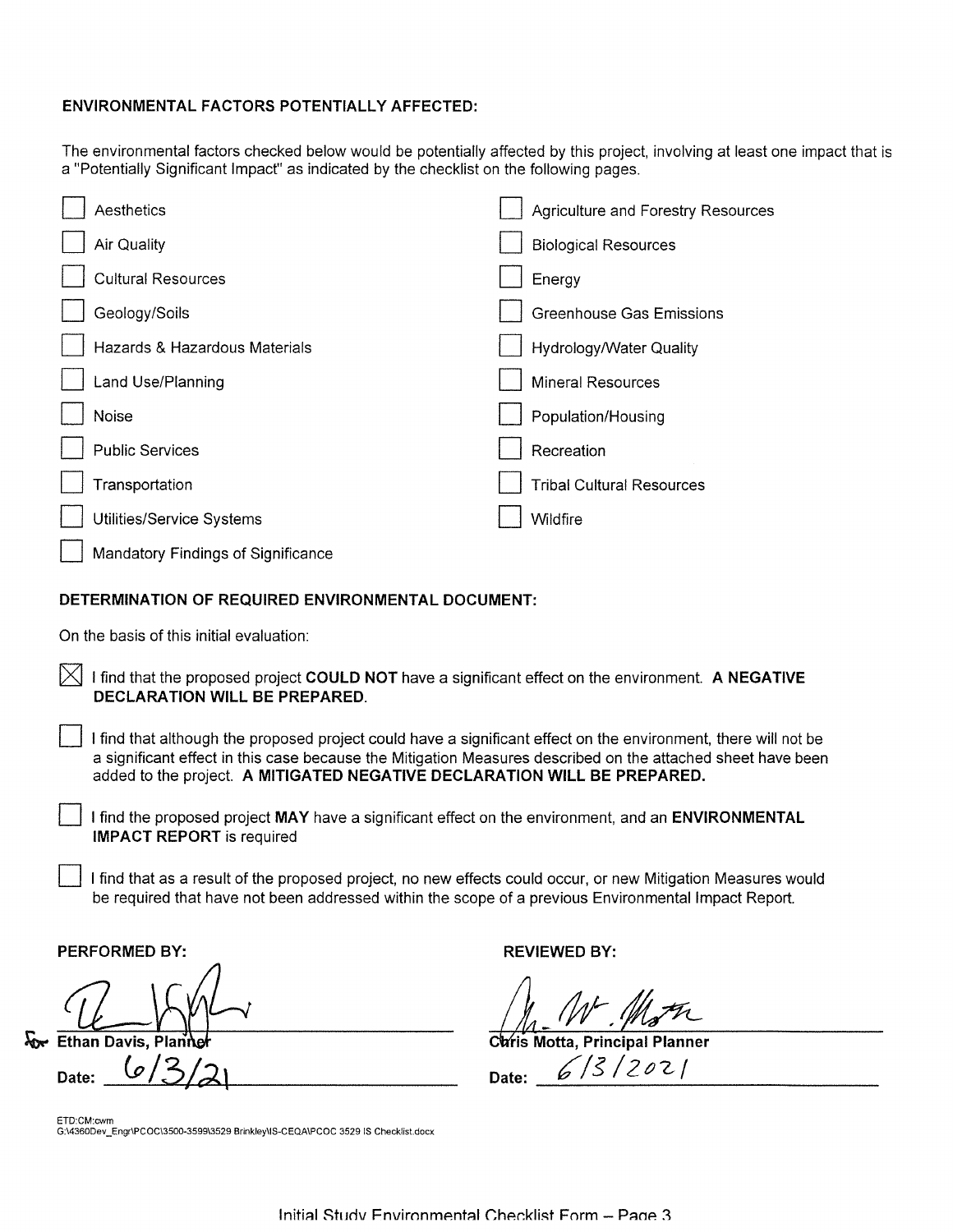# **INITIAL STUDY ENVIRONMENTAL CHECKLIST FORM (Initial Study Application No. 7940 and Pre-Application for Certificate of Compliance No. 3529)**

The following checklist is used to determine if the proposed project could potentially have a significant effect on the environment. Explanations and information regarding each question follow the checklist.

- 1 = No Impact
- 2 = Less Than Significant Impact
- 3 = Less Than Significant Impact with Mitigation Incorporated
- 4 = Potentially Significant Impact

## I. AESTHETICS

Except as provided in Public Resources Code Section 21099, would the project:

- 1 a) Have a substantial adverse effect on a scenic vista?
- 1 b) Substantially damage scenic resources, including, but not limited to, trees, rock outcroppings, and historic buildings within a state scenic highway?
- $\overline{1}$  c) In non-urbanized areas, substantially degrade the existing visual character or quality of public views of the site and its surroundings? (Public views are those that are experienced from publicly accessible vantage point). If the project is in an urbanized area, would the project conflict with applicable zoning and other regulations governing scenic quality?
- 1 d) Create a new source of substantial light or glare that would adversely affect day or nighttime views in the area?

## II. AGRICULTURAL AND FORESTRY RESOURCES

In determining whether impacts to agricultural resources are significant environmental effects, lead agencies may refer to the California Agricultural Land Evaluation and Site Assessment Model (1997) prepared by the California Dept. of Conservation as an optional model to use in assessing impacts on agriculture and farmland. In determining whether impacts to forest resources, including timberland, are significant environmental effects, lead agencies may refer to information compiled by the California Department of Forestry and Fire Protection regarding the state's inventory of forest land, including the Forest and Range Assessment Project and the Forest Legacy Assessment project; and forest carbon measurement methodology in Forest Protocols adopted by the California Air Resources Board. Would the project:

- 1 a) Convert Prime Farmland, Unique Farmland, or Farmland of Statewide Importance, as shown on the maps prepared pursuant to the Farmland Mapping and Monitoring Program of the California Resources Agency, to non-agricultural use?
- 1 b) Conflict with existing zoning for agricultural use, or a Williamson Act Contract?
- 1 c) Conflict with existing zoning for forest land, timberland or timberland zoned Timberland Production?
- 1 d) Result in the loss of forest land or conversion of forest land to non-forest use?
- $\overline{2}$  e) Involve other changes in the existing environment which, due to their location or nature, could result in conversion of Farmland to non-agricultural use or conversion of forest land to non-forest use?

#### III. AIR QUALITY

Where available, the significance criteria established by the applicable air quality management district or air pollution control district may be relied upon to make the following determinations. Would the project:

- $\overline{1}$  a) Conflict with or obstruct implementation of the applicable Air Quality Plan?
- 1 b) Result in a cumulatively considerable net increase of any criteria pollutant for which the project region is nonattainment under an applicable federal or state ambient air quality standard?
- 1 c) Expose sensitive receptors to substantial pollutant concentrations?
- 1 d) Result in other emissions (such as those leading to odors) adversely affecting a substantial number of people?

### IV. BIOLOGICAL RESOURCES

Would the project:

- 1 a) Have a substantial adverse effect, either directly or through habitat modifications, on any species identified as a candidate, sensitive, or special-status species in local or regional plans, policies, or regulations, or by the California Department of Fish and Wildlife or U.S. Fish and Wildlife Service?
- 1 b) Have a substantial adverse effect on any riparian habitat or other sensitive natural community identified in local or regional plans, policies, regulations, or by the California Department of Fish and Wildlife or U.S. Fish and Wildlife Service?
- 2 c) Have a substantial adverse effect on state or federallyprotected wetlands (including, but not limited to, marsh, vernal pool, coastal, etc.) through direct removal, filling, hydrological interruption, or other means?
- 1 d) Interfere substantially with the movement of any native resident or migratory fish or wildlife species or with established native resident or migratory wildlife corridors, or impede the use of native wildlife nursery sites?
- 1 e) Conflict with any local policies or ordinances protecting biological resources, such as a tree preservation policy or ordinance?
- 1 f) Conflict with the provisions of an adopted Habitat Conservation Plan, Natural Community Conservation Plan, or other approved local, regional, or state Habitat Conservation Plan?

#### V. CULTURAL RESOURCES

#### Would the project:

- 1 a) Cause a substantial adverse change in the significance of a historical resource pursuant to Section 15064.5?
- 1 b) Cause a substantial adverse change in the significance of an archaeological resource pursuant to Section 15064.5?
- 1 c) Disturb any human remains, including those interred outside of formal cemeteries?

## VI. ENERGY

Would the project:

- 1 a) Result in potentially significant environmental impact due to wasteful, inefficient, or unnecessary consumption of energy resources, during project construction or operation?
- 1 b) Conflict with or obstruct a state or local plan for renewable energy or energy efficiency?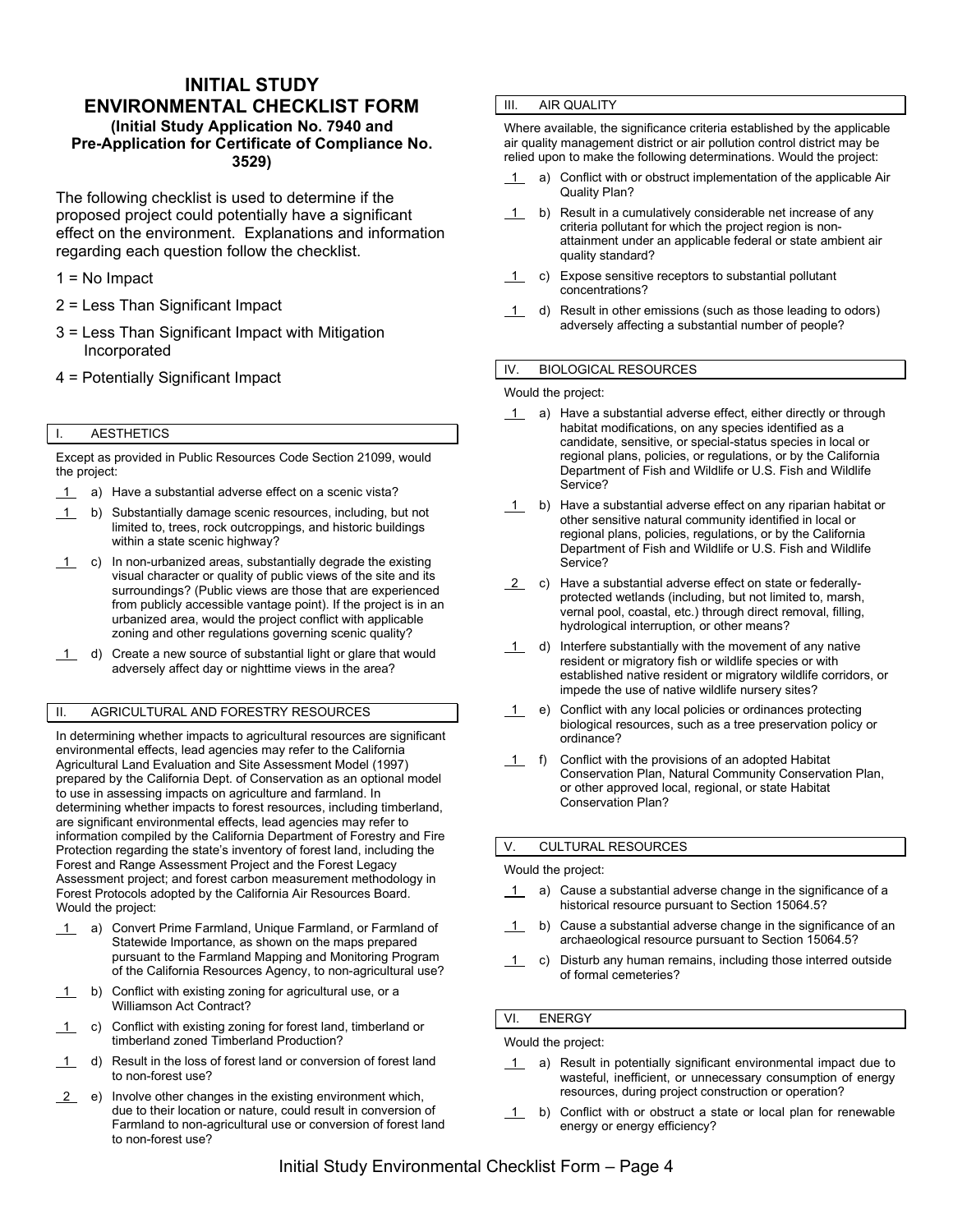## VII. GEOLOGY AND SOILS

Would the project:

- a) Directly or indirectly cause potential substantial adverse effects, including the risk of loss, injury, or death involving:
- 1 i) Rupture of a known earthquake fault, as delineated on the most recent Alquist-Priolo Earthquake Fault Zoning Map issued by the State Geologist for the area or based on other substantial evidence of a known fault?
	- ii) Strong seismic ground shaking?
- iii) Seismic-related ground failure, including liquefaction?
- 1 iv) Landslides?
- 1 b) Result in substantial soil erosion or loss of topsoil?
- 1 c) Be located on a geologic unit or soil that is unstable, or that would become unstable as a result of the project, and potentially result in on- or off-site landslide, lateral spreading, subsidence, liquefaction, or collapse?
- 1 d) Be located on expansive soil as defined in Table 18-1-B of the Uniform Building Code (1994), creating substantial direct or indirect risks to life or property?
- 1 e) Have soils incapable of adequately supporting the use of septic tanks or alternative waste water disposal systems where sewers are not available for the disposal of waste water?
- 1 f) Directly or indirectly destroy a unique paleontological resource or site or unique geologic feature?

## VIII. GREENHOUSE GAS EMISSIONS

Would the project:

- 1 a) Generate greenhouse gas emissions, either directly or indirectly, that may have a significant impact on the environment?
- $\frac{2}{2}$  b) Conflict with an applicable plan, policy or regulation adopted for the purpose of reducing the emissions of greenhouse gases?

#### IX. HAZARDS AND HAZARDOUS MATERIALS

Would the project:

- 1 a) Create a significant hazard to the public or the environment through the routine transport, use, or disposal of hazardous materials?
- 1 b) Create a significant hazard to the public or the environment through reasonably foreseeable upset and accident conditions involving the release of hazardous materials into the environment?
- c) Emit hazardous emissions or handle hazardous or acutely hazardous materials, substances, or waste within one-quarter mile of an existing or proposed school?
- $1$  d) Be located on a site which is included on a list of hazardous materials sites compiled pursuant to Government Code Section 65962.5 and, as a result, would it create a significant hazard to the public or the environment?
- 1 e) For a project located within an airport land use plan or, where such a plan has not been adopted, within two miles of a public airport or public use airport, would the project result in a safety hazard or excessive noise for people residing or working in the project area?
- 1 f) Impair implementation of or physically interfere with an adopted emergency response plan or emergency evacuation plan?
- 1 g) Expose people or structures, either directly or indirectly, to a significant risk of loss, injury or death involving wildland fires?

## X. HYDROLOGY AND WATER QUALITY

Would the project:

- a) Violate any water quality standards or waste discharge requirements or otherwise substantially degrade surface or ground water quality?
- 1 b) Substantially decrease groundwater supplies or interfere substantially with groundwater recharge such that the project may impede sustainable groundwater management of the basin?
- $\overline{1}$  c) Substantially alter the existing drainage pattern of the site or area, including through the alteration of the course of a stream or river or through the addition of impervious surfaces, in a manner which would result in substantial erosion or siltation on or off site?
	- i) Result in substantial erosion or siltation on- or off-site;
- 1 ii) Substantially increase the rate or amount of surface runoff in a manner which would result in flooding on- or offsite;
- 1 iii) Create or contribute runoff water which would exceed the capacity of existing or planned stormwater drainage systems or provide substantial additional sources of polluted runoff; or
- 1 iv) Impede or redirect flood flows?
- 1 d) In flood hazard, tsunami, or seiche zones, risk release of pollutants due to project inundation?
- 1 e) Conflict with or obstruct implementation of a water quality control plan or sustainable groundwater management plan?

#### XI. LAND USE AND PLANNING

Would the project:

- 1 a) Physically divide an established community?
- 1 b) Cause a significant environmental impact due to a conflict with any land use plan, policy, or regulation adopted for the purpose of avoiding or mitigating an environmental effect?

#### XII. MINERAL RESOURCES

Would the project:

- $\overline{1}$  a) Result in the loss of availability of a known mineral resource that would be of value to the region and the residents of the state?
- $1$  b) Result in the loss of availability of a locally-important mineral resource recovery site delineated on a local General Plan, Specific Plan or other land use plan?

#### XIII. NOISE

Would the project result in:

- 1 a) Generation of a substantial temporary or permanent increase in ambient noise levels in the vicinity of the project in excess of standards established in the local general plan or noise ordinance, or applicable standards of other agencies?
- 1 b) Generation of excessive ground-borne vibration or groundborne noise levels?
- $1$  c) For a project located within the vicinity of a private airstrip or an airport land use plan or, where such a plan has not been adopted, within two miles of a public airport or public use airport, would the project expose people residing or working in the project area to excessive noise levels?

XIV. POPULATION AND HOUSING

Would the project:

1 a) Induce substantial unplanned population growth in an area, either directly (for example, by proposing new homes and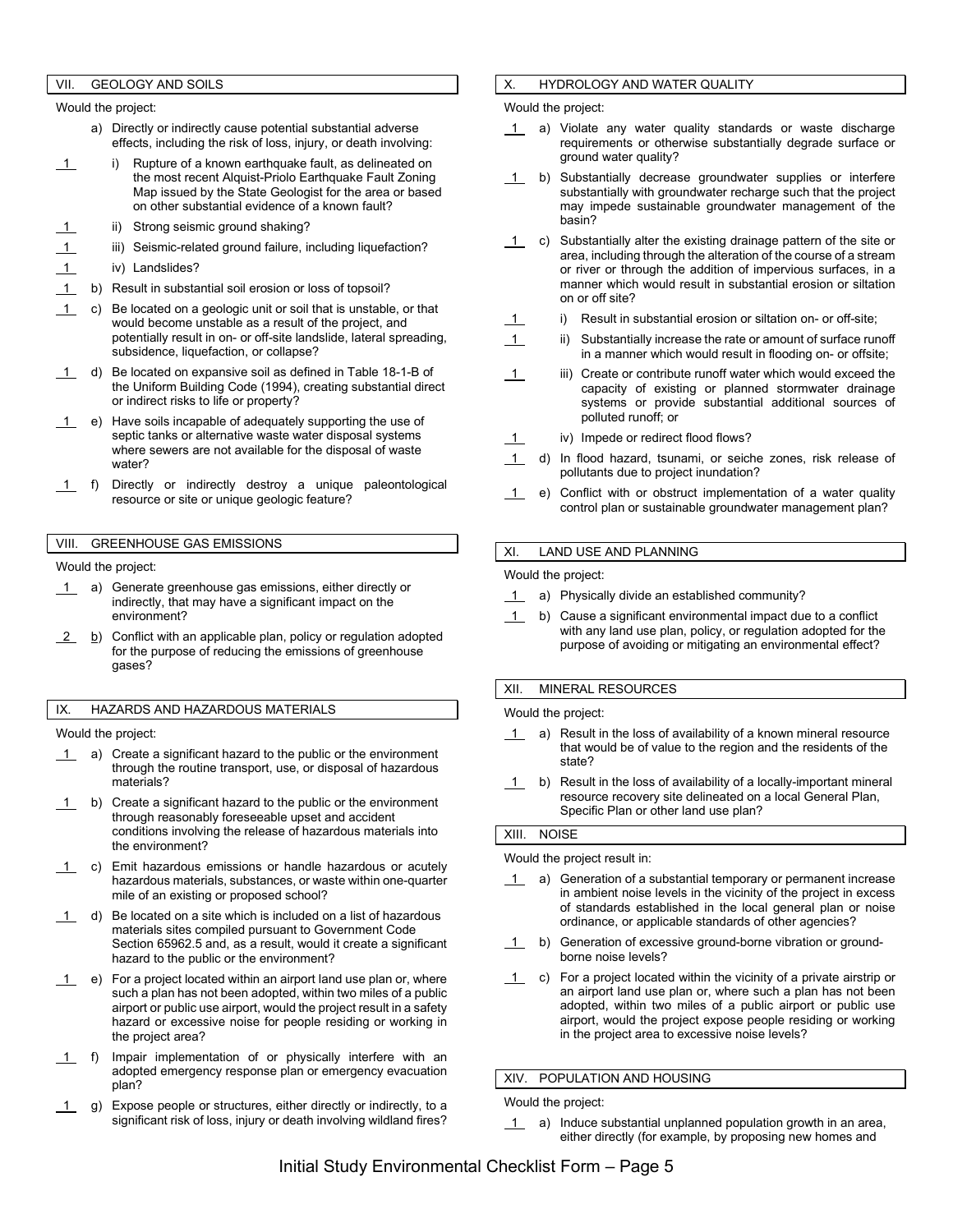businesses) or indirectly (for example, through extension of roads or other infrastructure)?

1 b) Displace substantial numbers of existing people or housing, necessitating the construction of replacement housing elsewhere?

## XV. PUBLIC SERVICES

Would the project:

- 1 a) Result in substantial adverse physical impacts associated with the provision of new or physically-altered governmental facilities, or the need for new or physically-altered governmental facilities, the construction of which could cause significant environmental impacts, in order to maintain acceptable service ratios, response times or other performance objectives for any of the public services:
- i) Fire protection?
- ii) Police protection?
- 1 iii) Schools?
- 1 iv) Parks?
- 1 v) Other public facilities?

# XVI. RECREATION

Would the project:

- 1 a) Increase the use of existing neighborhood and regional parks or other recreational facilities such that substantial physical deterioration of the facility would occur or be accelerated?
- 1 b) Include recreational facilities or require the construction or expansion of recreational facilities, which might have an adverse physical effect on the environment?

## XVII. TRANSPORTATION

Would the project:

- 1 a) Conflict with a program, plan, ordinance or policy addressing the circulation system, including transit, roadway, bicycle and pedestrian facilities?
- 1 b) Would the project conflict or be inconsistent with CEQA Guidelines section 15064.3, subdivision (b)?
- 1 c) Substantially increase hazards due to a geometric design feature (e.g., sharp curves or dangerous intersections) or incompatible uses (e.g., farm equipment)?
- 1 d) Result in inadequate emergency access?

#### XVIII. TRIBAL CULTURAL RESOURCES

Would the project:

- 1 a) Would the project cause a substantial adverse change in the significance of a tribal cultural resource, defined in Public Resources Code section 21074 as either a site, feature, place, cultural landscape that is geographically defined in terms of the size and scope of the landscape, sacred place, or object with cultural value to a California Native American tribe, and that is:
- 1 i) Listed or eligible for listing in the California Register of Historical Resources, or in a local register of historical resources as defined in Public Resources Code section 5020.1(k), or
- 1 ii) A resource determined by the lead agency, in its discretion and supported by substantial evidence, to be significant pursuant to criteria set forth in subdivision (c) of Public

Resources Code Section 5024.1. In applying the criteria set forth in subdivision (c) of Public Resource Code Section 5024.1, the lead agency shall consider the significance of the resource to a California Native American tribe?

#### XIX. UTILITIES AND SERVICE SYSTEMS

Would the project:

- 1 a) Require or result in the relocation or construction of new or expanded water, wastewater treatment or storm water drainage, electric power, natural gas, or telecommunications facilities, the construction or relocation of which could cause significant environmental effects?
- $\overline{1}$  b) Have sufficient water supplies available to serve the project and reasonably foreseeable future development during normal, dry and multiple dry years?
- 1 c) Result in a determination by the wastewater treatment provider which serves or may serve the project that it has adequate capacity to serve the project's projected demand in addition to the provider's existing commitments?
- 1 d) Generate solid waste in excess of State or local standards, or in excess of the capacity of local infrastructure, or otherwise impair the attainment of solid waste reduction goals?
- 1 e) Comply with federal, state, and local management and reduction statutes and regulations related to solid waste?

#### XX. WILDFIRE

If located in or near state responsibility areas or lands classified as very high fire hazard severity zones, would the project:

- a) Substantially impair an adopted emergency response plan or emergency evacuation plan?
- 1 b) Due to slope, prevailing winds, and other factors, exacerbate wildfire risks, and thereby expose project occupants to, pollutant concentrations from a wildfire or the uncontrolled spread of a wildfire?
- 1 c) Require the installation or maintenance of associated infrastructure (such as roads, fuel breaks, emergency water sources, power lines or other utilities) that may exacerbate fire risk or that may result in temporary or ongoing impacts to the environment?
- 1 d) Expose people or structures to significant risks, including downslope or downstream flooding or landslides, as a result of runoff, post-fire slope instability, or drainage changes?

## XXI. MANDATORY FINDINGS OF SIGNIFICANCE

Would the project:

- 1 a) Have the potential to substantially degrade the quality of the environment, substantially reduce the habitat of a fish or wildlife species, cause a fish or wildlife population to drop below self-sustaining levels, threaten to eliminate a plant or animal community, substantially reduce the number or restrict the range of a rare or endangered plant or animal or eliminate important examples of the major periods of California history or prehistory?
- 1 b) Have impacts that are individually limited, but cumulatively considerable? ("Cumulatively considerable" means that the incremental effects of a project are considerable when viewed in connection with the effects of past projects, the effects of other current projects, and the effects of probable future projects)
- 1 c) Have environmental effects, which will cause substantial adverse effects on human beings, either directly or indirectly?